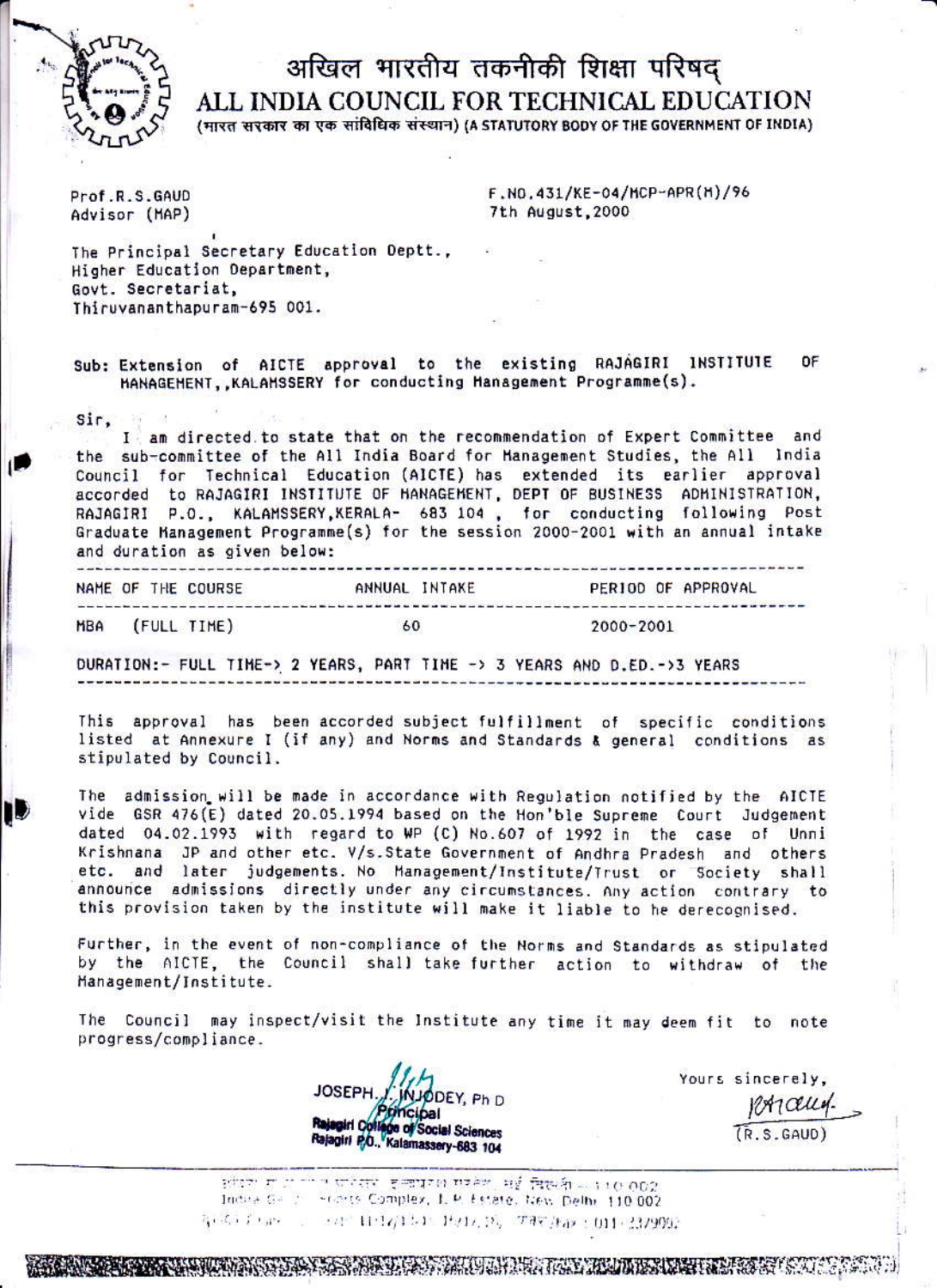## F-No.431/KE-04/MCP-APR(M)/96

Copy to: The Regional Officer, South Western Region, AICTE, 1. Health Centre Building, Bangalore University Campus, Bangalore-560 009.

He is requested to closely monitor the compliance of and standards stipulated by the Council and keep the<br>informed of the same AICTE informed of the same.

The infrastructural and other facilities shall be reviewed during the last approved academic year and recommendations of the Expert Committee be made available to AICTE.

- Director of Technical Edn., Govt. of Kerala, Padmavilasom Road,  $2.$ Thiruvananthapuram-695 023
- The Principal/Director, RAJAGIRI INSTITUTE OF MANAGEMENT, 3. DEPT OF BUSINESS ADMINISTRATION,  $P.0.$ RAJAGIRI KALAMSSERY, KERALA- 683 104

The Registrar, Concerned University

He is requested to complete the process of affiliation for facilitating admissions in the course(s) and intake approved by the Council.

Guard File  $5 -$ 

4.

 $(B.K.Tosh)$ Asstt.Director

norms

JOSEPH. I.  $k$ . Ph D 741 Rajagiri College of Social Sciences Rajagiri P.O. Kalamassery-683 104